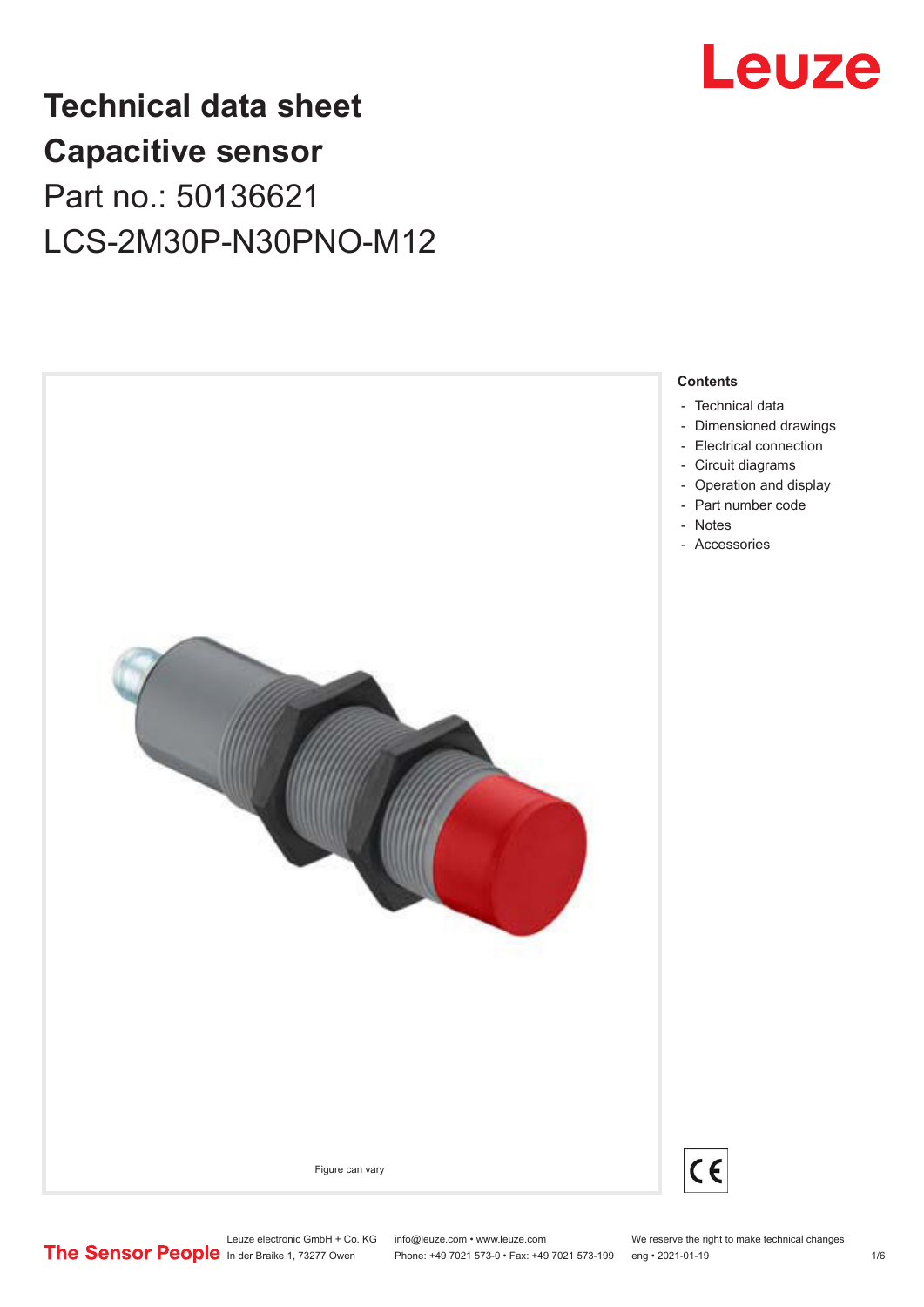## <span id="page-1-0"></span>**Technical data**

#### **Basic data**

| <b>Series</b>                                             | LCS-2                        |  |  |
|-----------------------------------------------------------|------------------------------|--|--|
| Switching distance S <sub>n</sub>                         | 2  30 mm                     |  |  |
| <b>Assured switching distance</b>                         | 24.3 mm                      |  |  |
| <b>Electrical data</b>                                    |                              |  |  |
| <b>Protective circuit</b>                                 | Polarity reversal protection |  |  |
|                                                           | Short circuit protected      |  |  |
|                                                           |                              |  |  |
| Performance data                                          |                              |  |  |
| Supply voltage U <sub>B</sub>                             | 10  30 V, DC                 |  |  |
| <b>Residual ripple</b>                                    | 010%<br>10 mA                |  |  |
| <b>Open-circuit current</b>                               |                              |  |  |
| Temperature drift, max. (in % of S.)                      | 10 %                         |  |  |
| Repeatability, max. (in % of S <sub>r</sub> )             | 5 %                          |  |  |
| <b>Rated operating current</b>                            | 200 mA                       |  |  |
|                                                           |                              |  |  |
| Outputs<br>Number of digital switching outputs 1 Piece(s) |                              |  |  |
|                                                           |                              |  |  |
| <b>Switching outputs</b>                                  |                              |  |  |
| <b>Type</b>                                               | Digital switching output     |  |  |
| <b>Voltage type</b>                                       | DC                           |  |  |
|                                                           |                              |  |  |
| <b>Switching output 1</b>                                 |                              |  |  |
| Assignment                                                | Connection 1, pin 2          |  |  |
| <b>Switching element</b>                                  | Transistor, PNP              |  |  |
| <b>Switching principle</b>                                | NO (normally open)           |  |  |
| <b>Timing</b>                                             |                              |  |  |
| <b>Switching frequency</b>                                | 100 Hz                       |  |  |
|                                                           |                              |  |  |
| <b>Connection</b>                                         |                              |  |  |
| <b>Number of connections</b>                              | 1 Piece(s)                   |  |  |
|                                                           |                              |  |  |
| <b>Connection 1</b>                                       |                              |  |  |
| <b>Function</b>                                           | Signal OUT                   |  |  |
|                                                           | Voltage supply               |  |  |
| <b>Type of connection</b>                                 | Connector                    |  |  |
| <b>Thread size</b>                                        | M <sub>12</sub>              |  |  |
| Type                                                      | Male                         |  |  |
| <b>Material</b>                                           | Metal                        |  |  |
| No. of pins                                               | 4-pin                        |  |  |
| <b>Encoding</b>                                           | A-coded                      |  |  |
| <b>Mechanical data</b>                                    |                              |  |  |
| Design                                                    | Cylindrical                  |  |  |
| <b>Thread size</b>                                        | M30 x 1.5 mm                 |  |  |
| Dimension (Ø x L)                                         | 30 mm x 98 mm                |  |  |
| Type of installation                                      | Non-embedded                 |  |  |
| <b>Housing material</b>                                   | Plastic                      |  |  |
| <b>Plastic housing</b>                                    | Polybutylene (PBT)           |  |  |
| Sensing face material                                     | Plastic, Polybutylene (PBT)  |  |  |

# **Leuze**

#### **Operation and display**

| Type of display                     | LED                     |
|-------------------------------------|-------------------------|
| <b>Number of LEDs</b>               | 1 Piece(s)              |
| <b>Operational controls</b>         | Multiturn potentiometer |
| Function of the operational control | Sensitivity adjustment  |
| Switching distance, adjustable      | Yes                     |
| Environmental data                  |                         |
| Ambient temperature, operation      | $-2570 °C$              |
| <b>Certifications</b>               |                         |
| Degree of protection                | IP 67                   |
| <b>Protection class</b>             | Ш                       |
| <b>Standards applied</b>            | IEC 60947-5-2           |
| <b>Correction factors</b>           |                         |
|                                     |                         |
| Acetone                             | 0.75                    |
| <b>Acrylic resin</b>                | 0.10.25                 |
| <b>Alcohol</b>                      | 0.85                    |
| Ammonia                             | 0.70.85                 |
| <b>Aniline</b>                      | 0.4                     |
| Gasoline                            | 0.1                     |
| <b>Celluloid</b>                    | 0.15                    |
| <b>Liquid chlorine</b>              | 0.1                     |
| <b>Ebonite</b>                      | 0.15                    |
| <b>Epoxy resin</b>                  | 0.150.35                |
| Crude oil                           | 0.05                    |
| <b>Ethanol</b>                      | 0.85                    |
| Ethylene glycol                     | 0.93                    |
| Freon R22 and 502 (liquid)          | 0.35                    |
| Grain                               | 0.150.3                 |
| Glass                               | 0.20.55                 |
| Glycerin                            | 0.98                    |
| <b>Rubber</b>                       | 0.150.9                 |
| Wood, wet                           | 0.60.85                 |
| Wood, dry                           | 0.10.4                  |
| <b>Carbon dioxide</b>               | 0                       |
| Air                                 | $\overline{0}$          |
| <b>Marble</b>                       | 0.5                     |
| Flour                               | 0.05                    |
| <b>Melamine resin</b>               | 0.250.55                |
| Milk powder                         | 0.2                     |
| <b>Nylon</b>                        | 0.20.3                  |
| Oil-containing paper                | 0.25                    |
| Paper                               | 0.1                     |
| Polyamide                           | 0.3                     |
| Polyester resin                     | 0.150.5                 |
| Pressboard                          | 0.10.3                  |
| <b>PTFE</b>                         | 0.1                     |
| <b>Quartz glass</b>                 | 0.2                     |
| Salt                                | 0.35                    |
| Sand                                | 0.150.3                 |
| Water                               | 1                       |
| <b>Cement dust</b>                  | 0.25                    |
| Sugar                               | 0.15                    |

**Cover material Cover material** Plastic, Polybutylene (PBT)

Leuze electronic GmbH + Co. KG info@leuze.com • www.leuze.com We reserve the right to make technical changes ln der Braike 1, 73277 Owen Phone: +49 7021 573-0 • Fax: +49 7021 573-199 eng • 2021-01-19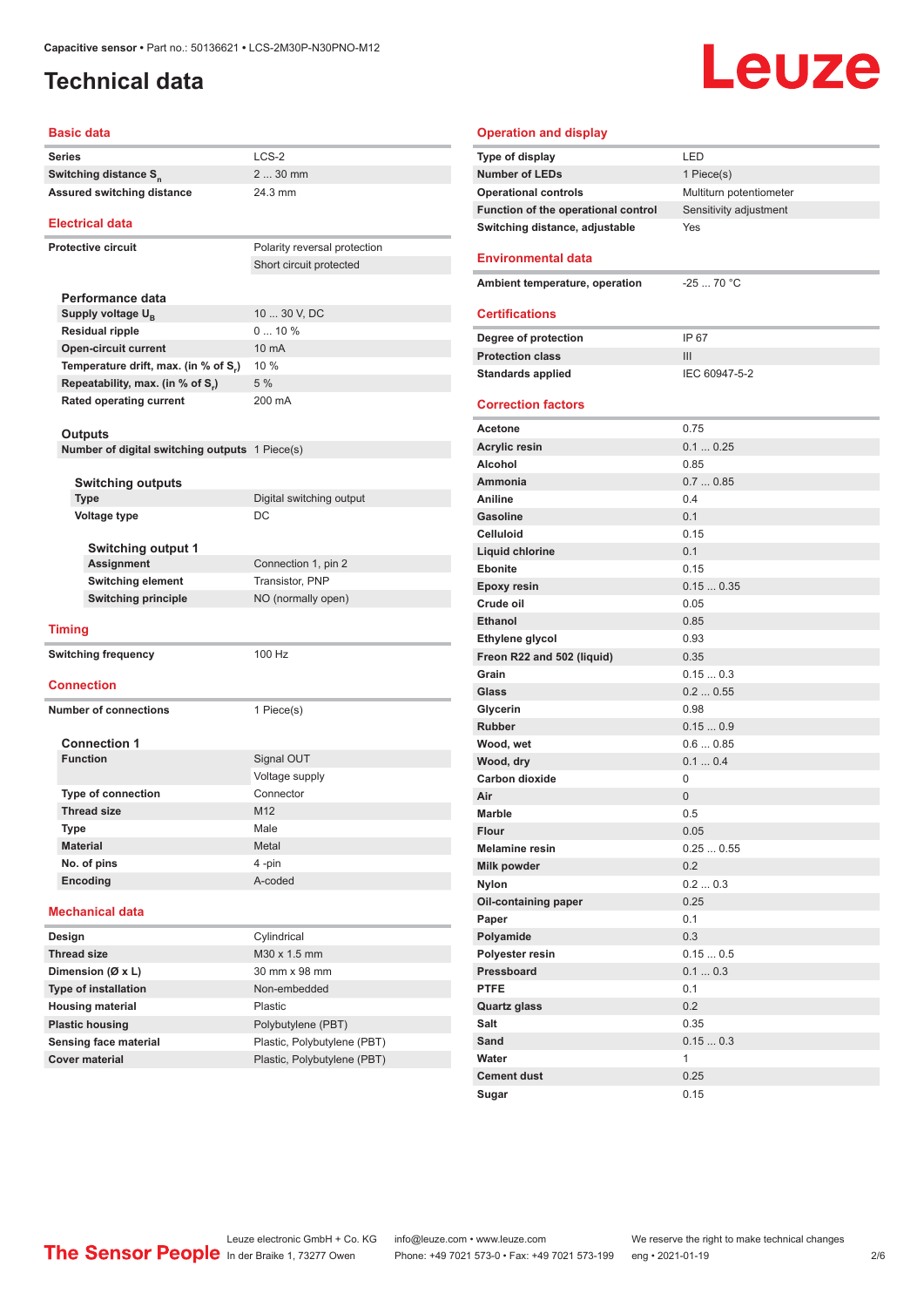## <span id="page-2-0"></span>**Technical data**

| <b>Customs tariff number</b> | 85365019 |
|------------------------------|----------|
| eCl@ss 5.1.4                 | 27270102 |
| eCl@ss 8.0                   | 27270102 |
| eCl@ss 9.0                   | 27270102 |
| eCl@ss 10.0                  | 27270102 |
| eCl@ss 11.0                  | 27270102 |
| <b>ETIM 5.0</b>              | EC002715 |
| <b>ETIM 6.0</b>              | EC002715 |
| <b>ETIM 7.0</b>              | EC002715 |

## **Dimensioned drawings**

All dimensions in millimeters





## Leuze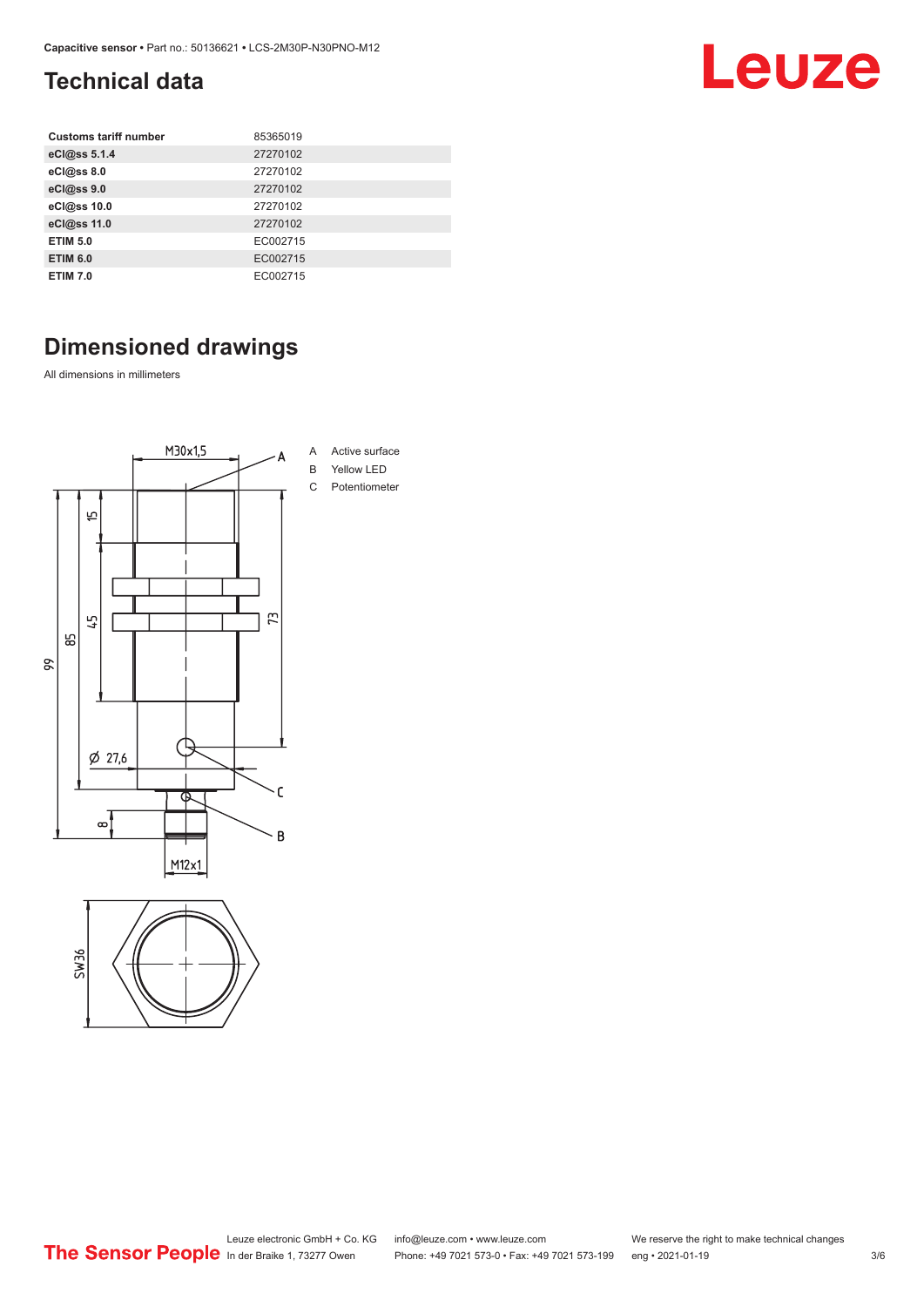## <span id="page-3-0"></span>**Electrical connection**

#### **Connection 1**

| <b>Function</b>           | Signal OUT     |
|---------------------------|----------------|
|                           | Voltage supply |
| <b>Type of connection</b> | Connector      |
| <b>Thread size</b>        | M12            |
| <b>Type</b>               | Male           |
| <b>Material</b>           | Metal          |
| No. of pins               | 4-pin          |
| Encoding                  | A-coded        |

| <b>Pin</b>     | <b>Pin assignment</b> | <b>Conductor color</b>       |  |
|----------------|-----------------------|------------------------------|--|
|                | +1030 V DC            | Brown                        |  |
| $\overline{2}$ | n.c.                  | $\qquad \qquad \blacksquare$ |  |
| 3              | <b>GND</b>            | <b>Blue</b>                  |  |
|                | OUT                   | <b>Black</b>                 |  |



Leuze

## **Circuit diagrams**



## **Operation and display**

| <b>LED</b> | <b>Display</b> | <b>Meaning</b> |
|------------|----------------|----------------|
|------------|----------------|----------------|

**1 1** Switching output/switching state Switching Switching Switching state Switching state

### **Part number code**

Part designation: **LCS-ABBBC-DDDEFF-GHHHIJJJ KK**

| <b>LCS</b>     | <b>Operating principle</b><br>LCS: capacitive sensor                                                                                                                                                                                   |
|----------------|----------------------------------------------------------------------------------------------------------------------------------------------------------------------------------------------------------------------------------------|
| $\overline{A}$ | <b>Series</b><br>1: series 1 "Extended"<br>2: series 2 "Advanced"                                                                                                                                                                      |
| <b>BBB</b>     | Design<br>M12: series with M12 x 1 external thread<br>M18: series with M18 x 1 external thread<br>M30: series with M30 x 1.5 external thread<br>Q40: series in cubic design, length 40 mm<br>Q54: series in cubic design, length 54 mm |
| $\mathbf{C}$   | <b>Housing material</b><br>B: brass<br>M: metal<br>P: plastic/PBT<br>T: PTFE                                                                                                                                                           |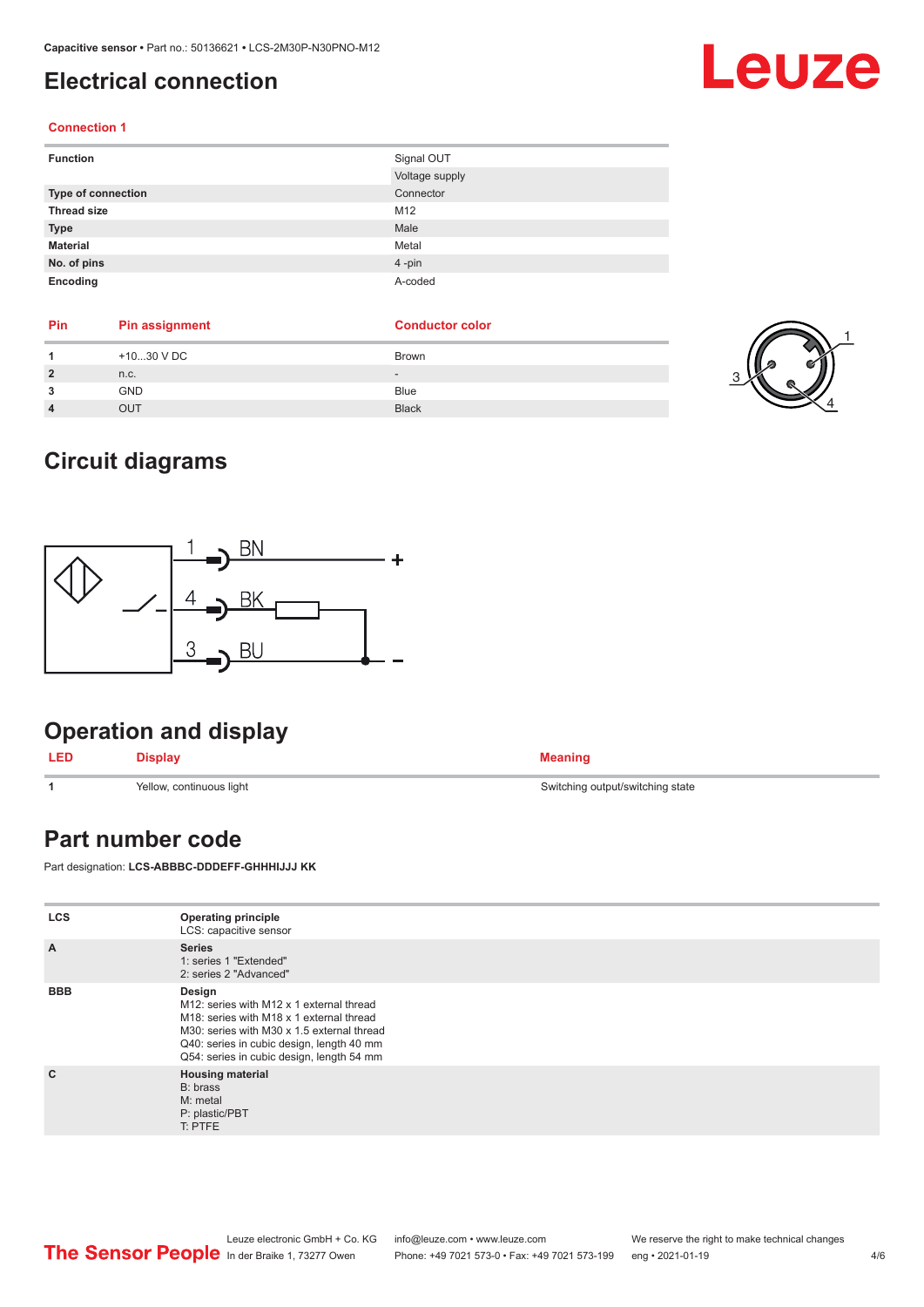## <span id="page-4-0"></span>**Part number code**



| <b>DDD</b>   | Measurement range / type of installation<br>F03: typ. range limit 3.0 mm / embedded installation<br>F04: typ. range limit 4.0 mm / embedded installation<br>F05: typ. range limit 5.0 mm / embedded installation<br>F06: typ. range limit 6.0 mm / embedded installation<br>F08: typ. range limit 8.0 mm / embedded installation<br>F10: typ. range limit 10.0 mm / embedded installation<br>F15: typ. range limit 15.0 mm / embedded installation<br>F20: typ. range limit 20.0 mm / embedded installation<br>N06: typ. range limit 6.0 mm / non-embedded installation<br>N08: typ. range limit 8.0 mm / non-embedded installation<br>N15: typ. range limit 15.0 mm / non-embedded installation<br>N25: typ. range limit 25.0 mm / non-embedded installation<br>N30: typ. range limit 30.0mm / non-embedded installation |
|--------------|---------------------------------------------------------------------------------------------------------------------------------------------------------------------------------------------------------------------------------------------------------------------------------------------------------------------------------------------------------------------------------------------------------------------------------------------------------------------------------------------------------------------------------------------------------------------------------------------------------------------------------------------------------------------------------------------------------------------------------------------------------------------------------------------------------------------------|
| E            | <b>Output function</b><br>B: NC and NO contact<br>N: NPN<br>P: PNP                                                                                                                                                                                                                                                                                                                                                                                                                                                                                                                                                                                                                                                                                                                                                        |
| FF           | Switching<br>NC: normally closed contact<br>NO: normally open contact<br>NP: programmable                                                                                                                                                                                                                                                                                                                                                                                                                                                                                                                                                                                                                                                                                                                                 |
| G            | <b>Connection cable</b><br>$K:$ cable<br>n/a: no cable                                                                                                                                                                                                                                                                                                                                                                                                                                                                                                                                                                                                                                                                                                                                                                    |
| <b>HHH</b>   | Cable length<br>020: length 2,000 mm<br>003: length 300 mm<br>n/a: no cable                                                                                                                                                                                                                                                                                                                                                                                                                                                                                                                                                                                                                                                                                                                                               |
| $\mathbf{I}$ | Cable material<br>P: PUR<br>T: PTFE<br>V: PVC                                                                                                                                                                                                                                                                                                                                                                                                                                                                                                                                                                                                                                                                                                                                                                             |
| <b>JJJ</b>   | <b>Electrical connection</b><br>M08: M8 connector, 3-pin<br>M12: M12 connector, 4-pin (plug)                                                                                                                                                                                                                                                                                                                                                                                                                                                                                                                                                                                                                                                                                                                              |
| <b>KK</b>    | <b>Special equipment</b><br>L: IO-Link interface<br>T: teach-in<br>n/a: no special equipment                                                                                                                                                                                                                                                                                                                                                                                                                                                                                                                                                                                                                                                                                                                              |
| <b>Note</b>  |                                                                                                                                                                                                                                                                                                                                                                                                                                                                                                                                                                                                                                                                                                                                                                                                                           |
|              | $\&$ A list with all available device types can be found on the Leuze website at www.leuze.com.                                                                                                                                                                                                                                                                                                                                                                                                                                                                                                                                                                                                                                                                                                                           |

## **Notes**

|  | Observe intended use!                                                                 |
|--|---------------------------------------------------------------------------------------|
|  | $\%$ This product is not a safety sensor and is not intended as personnel protection. |
|  | $\%$ The product may only be put into operation by competent persons.                 |
|  | § Only use the product in accordance with its intended use.                           |